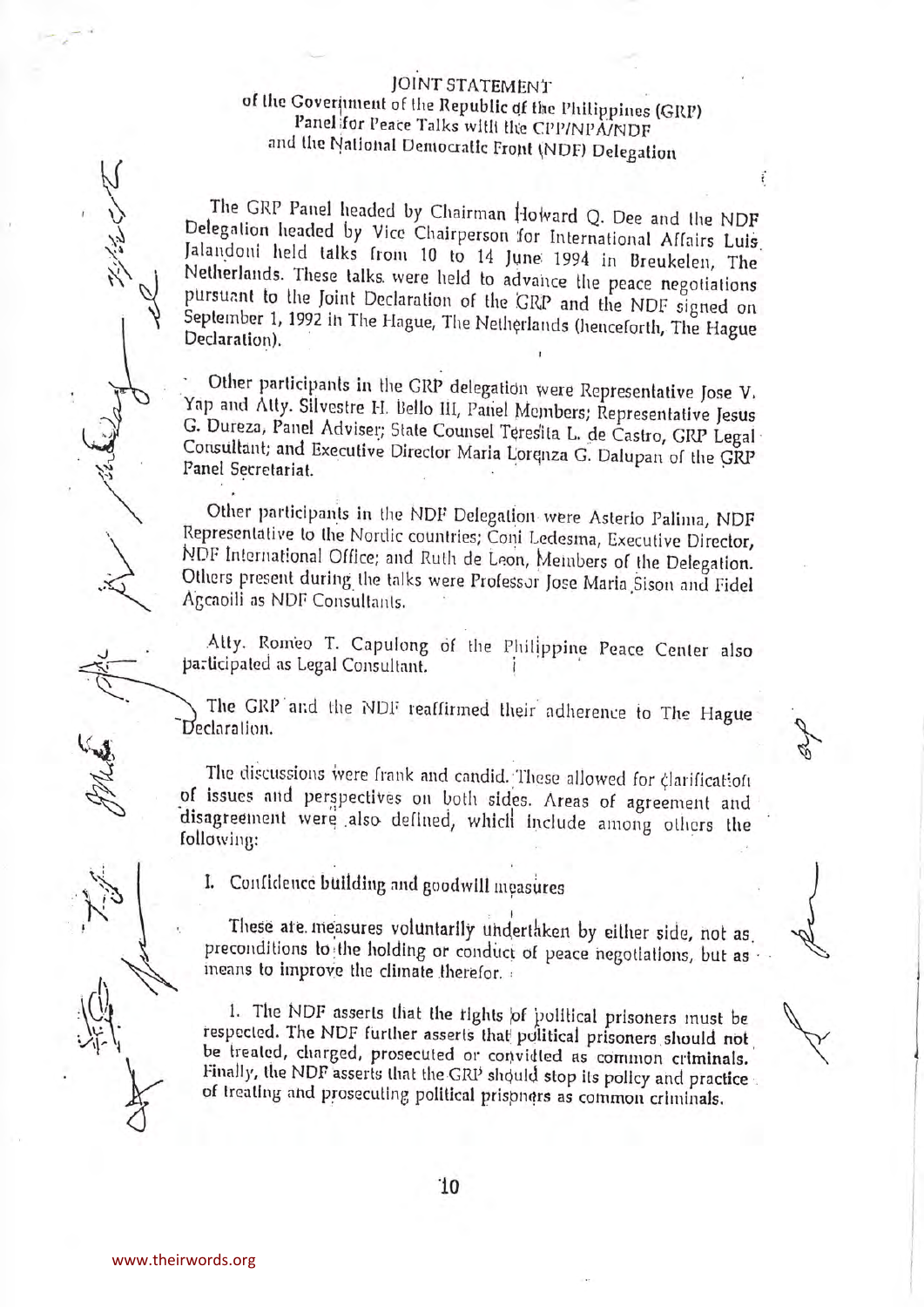## **GRP-NDF Joint Statement**

In response, the GRP Panel denies that here are political prisoners. Further, the GRP Panel reiterates GRP's pol cy that offenders who may have committed crimes in pursuit of political ends are to be charged with said "political" crimes as may be warranted by the evidence.

2. The GRP Panel shall transmit to its principal the NDF proposal for the expeditious release of offenders who are found to have committed crimes in pursuit of political objectives, including those charged and/or convicted of common crimes committed in the pursuit of political objectives. The NDF shall furnish a non-binding list of said prisoners/detainees, irrespective of their political affiliations.

3. The GRP Panel acknowiedges receipi of the NDF letter dated 10 June 1994 containing the findings. of the NDF on the 30 missing military and police personnel of the GRP, and Intends to respond to said letter appropriately.

4. The NDF favorably endorses the cidinis for indemnification of the victims of human rights violations during the Marcos dictatorship for at least 30 percent of the money to be recovered from the Swiss bank deposils of the Marcoses.

The GRP Panel shall report this to its principal:

5. The NDF asserts its integrity and shall consider it a violation of The Hague Declaration if the GRP enters into talks with any person or entily pretending to represent the NDF or any of its organizations.

The GRP asserts its prerogative to adopt its own policy in this matter and in so doing, does not consider it a violation of The Hague Declaration.

IL Issues Discussed

6. The NDF asserts its vigorous objection to the adoption of Proclamation Nos. 347 and 348 as amended by Proclamation No. 377, on the ground that these proclamations violate the letter and spirit of The Hague Declaration, inore particularly, paragraph 4 and paragraph 5b which mandate that the subject matter covered by the proclamations properly belongs to the substantive agenda of the formal negotiations. Furthermore, such amnesty program, adopted while peace negotiations are being conducted, impinges upon the organizational integrity of the NDF.

The GRP Panel reasserls its firm position that the issuance of the aforesaid annesty proclamations, without prejudice to any other amnesty that may result from peace hegotiations, does not violate the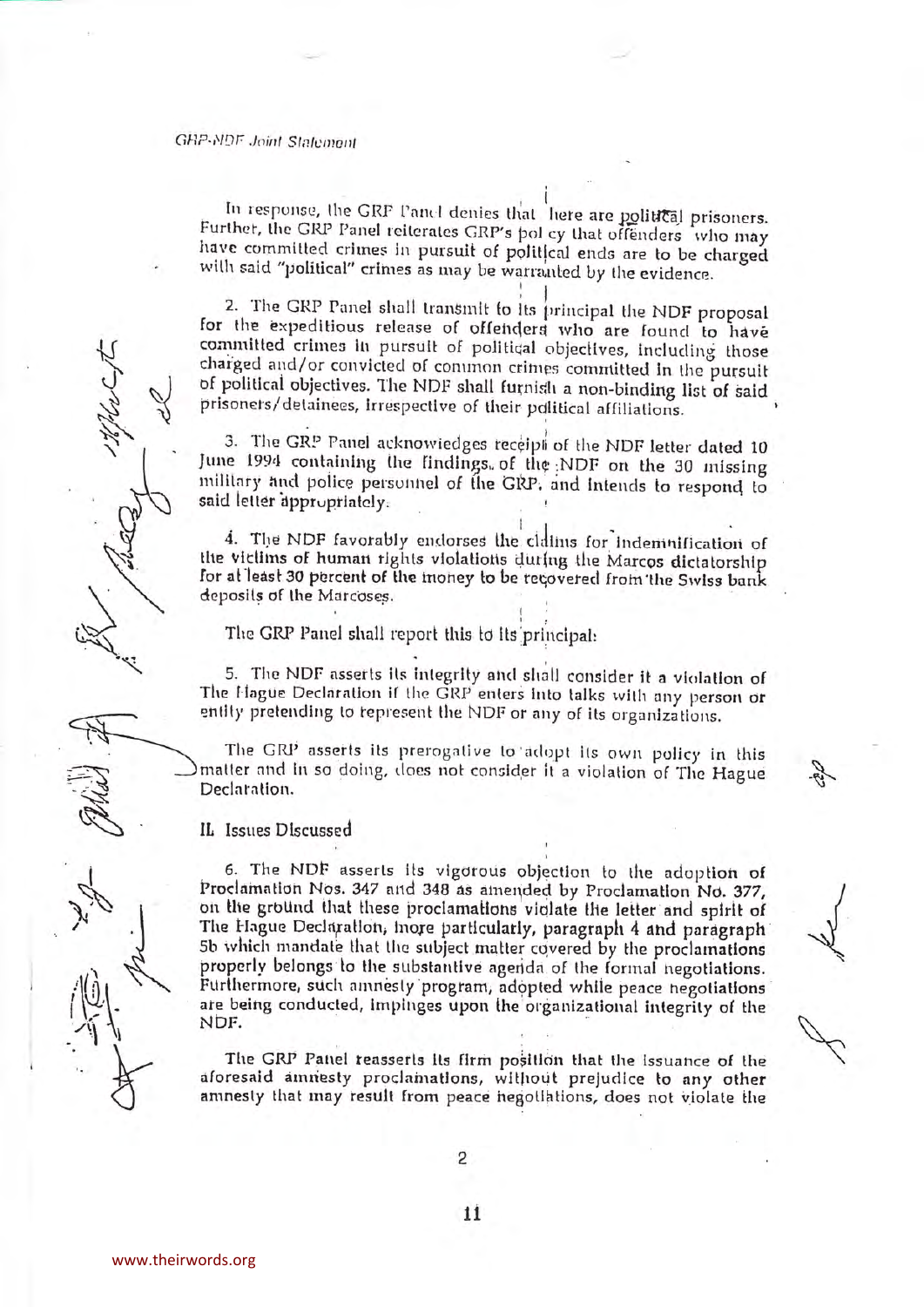## **GRP-NDF Joint Statement**

letter and spirit of The Hague Declaration, including paragraph 4 and 5b thereof. The GRP takes the position that the said proclamations respond to expressed desires of former rebels for amnesty so that they may live normal lives in peace, and the need to strike an equitable balance through amnesty for agents of the state to promote a climate of national reconciliation.

7. The NDF asserts its objections to Executive Order No. 125 on the ground that it seeks to impose upon the peace negotiations the GRP Constitution as the framework for the peace talks and is in violation of The Hague Declaration.

The GRP Panel reaffirms its position that the GRP commitment to Constitutional processes and the Rule of Law as enunciated in Executive Order No. 125 does not violate The Hague Declaration, nor does it mean that it will cite the GRP Constitution as a basis for rejecting what otherwise would be just and yalid proposals for reforms In society. If it is shown in fact that certain provisions of the GRP Constitution hinder the attainment of genuine reforms, the GRP Panel is willing to recommend to GRP authorities amendments thereto. In this context, it is clear that GRP's adherence to Constitutional processes does not constitute the imposition of the GRP Constitution as framework for the neace talks.

8. Both sides recognize the need for further discussion on the provisions of The Hague Declaration that will lead to agreements in order to realize the objectives of The Hague Declaration.

Agreement Pegarding the Next Round of Talks

9. The GRP Panel and the NDF Delegation shall hold the next round of talks to discuss and agree upon the sequence and operationalization of reciprocal working committees leading towards the formal talks.

The GRP Panel and the NDF Delegation hereby agree to adopt 10. safely and immunity guarantees for personnel who will participate in the peace negotiations as negotiators, staffers, consultants and security personnel, and the ground rules for future talks. Details shall be discussed and agreed upon by both parties in due time.

In regard to the next round of talks, the GRP Panel and the NDF Delegation hereby agree on the following:

10.1 The next round of talks shall be held in the Benelux within the third quarter of 1994.

III.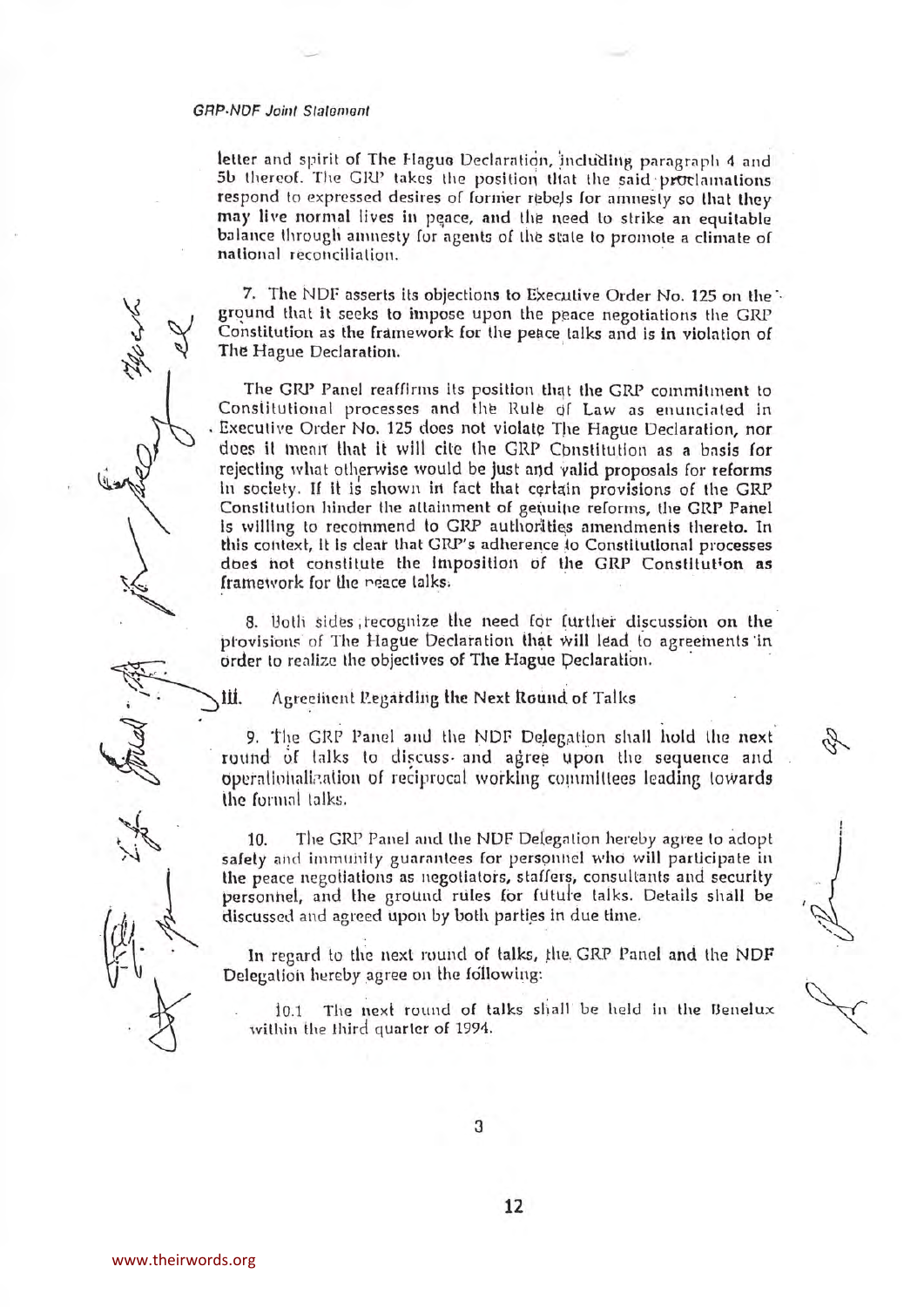**GRP-NDF Joint Statement** 

10.2 The agenda of the next round of talks shall include the following:

a. Opening Statements

b. Review of goodwill and confidence-building measures

c. Review and discussion of issues!

d. Safety and immunity guarantees

e. Ground rules for the formal peace negotiations

f. Agreement on specifics of the four major points of the substantive agenda;

g. Agenda of the first formal peace negotiations

1) Exchange of credentials

2) Sequence in the formation of the reciprocal working committees

3) Formation of the GRP Panel and NDF Panel reciprocal working committees that shall be agreed upon

4) Sequence of discussions of the items under each major heading

hippate and venue of the opening of the formal peace negotiations.